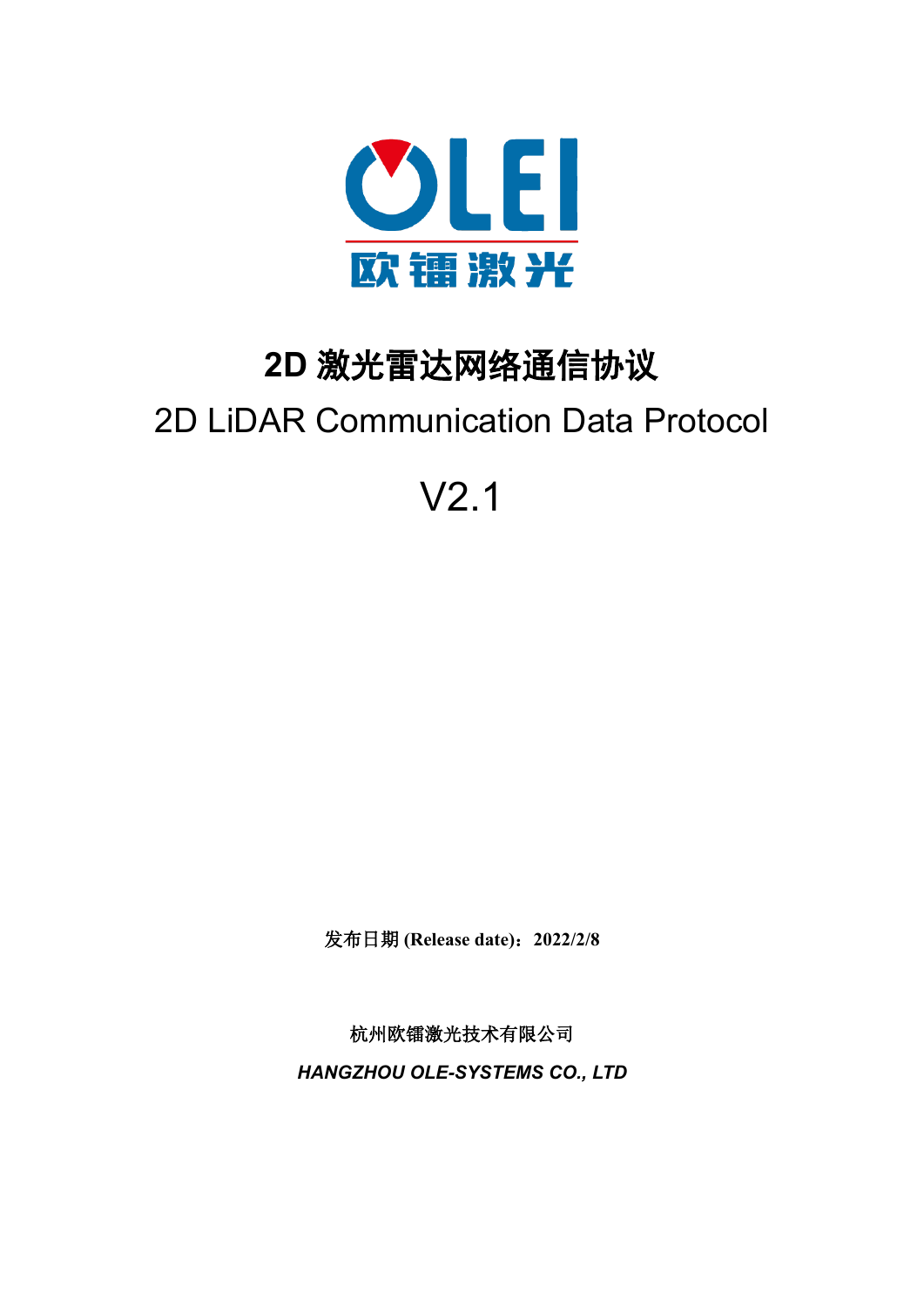## 目录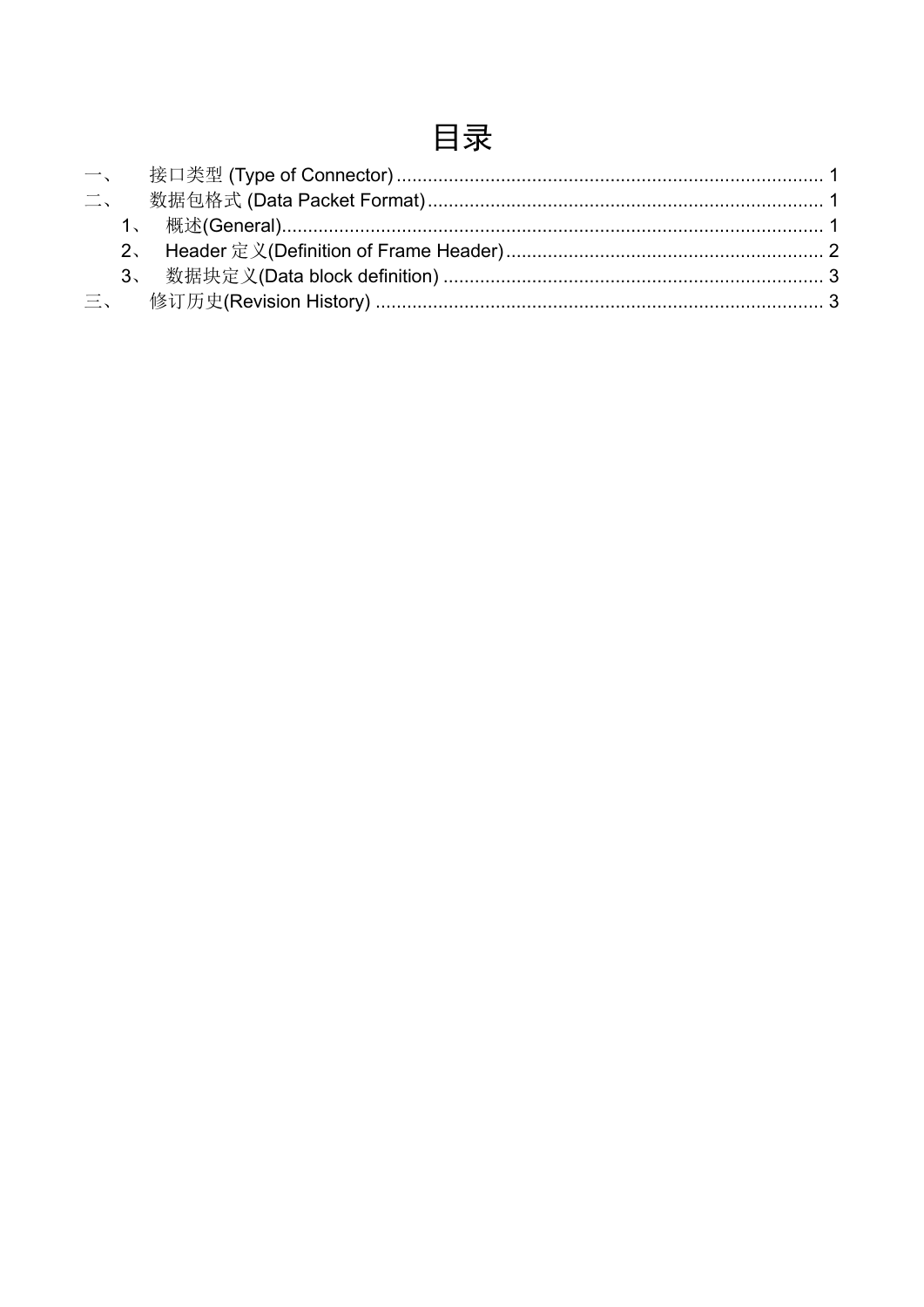

### <span id="page-2-0"></span>一、 接口类型 **(Type of Connector)**

- 1、物理接口: 采用 RJ-45 标准网络接口 Connector: RJ-45 standard internet connector
- 2、基础协议: 采用 UDP/IP 标准网络协议。数据采用 Little-endian 格式, 低字节在前, 高字节在后。

Basic protocol: UDP/IP standard internet protocol. Data are in little-endian format, lower byte first

#### <span id="page-2-2"></span><span id="page-2-1"></span>二、 数据包格式 **(Data Packet Format)**

1、 概述(General)



数据帧总长度 1240 字节, 其中:

The total length of a data frame is 1240 bytes, including:

- ➢ 帧头:40 字节。 Frame header: 40 bytes
- ➢ 数据块:150×8=1,200 字节。 Data block:  $150 \times 8 = 1,200$  bytes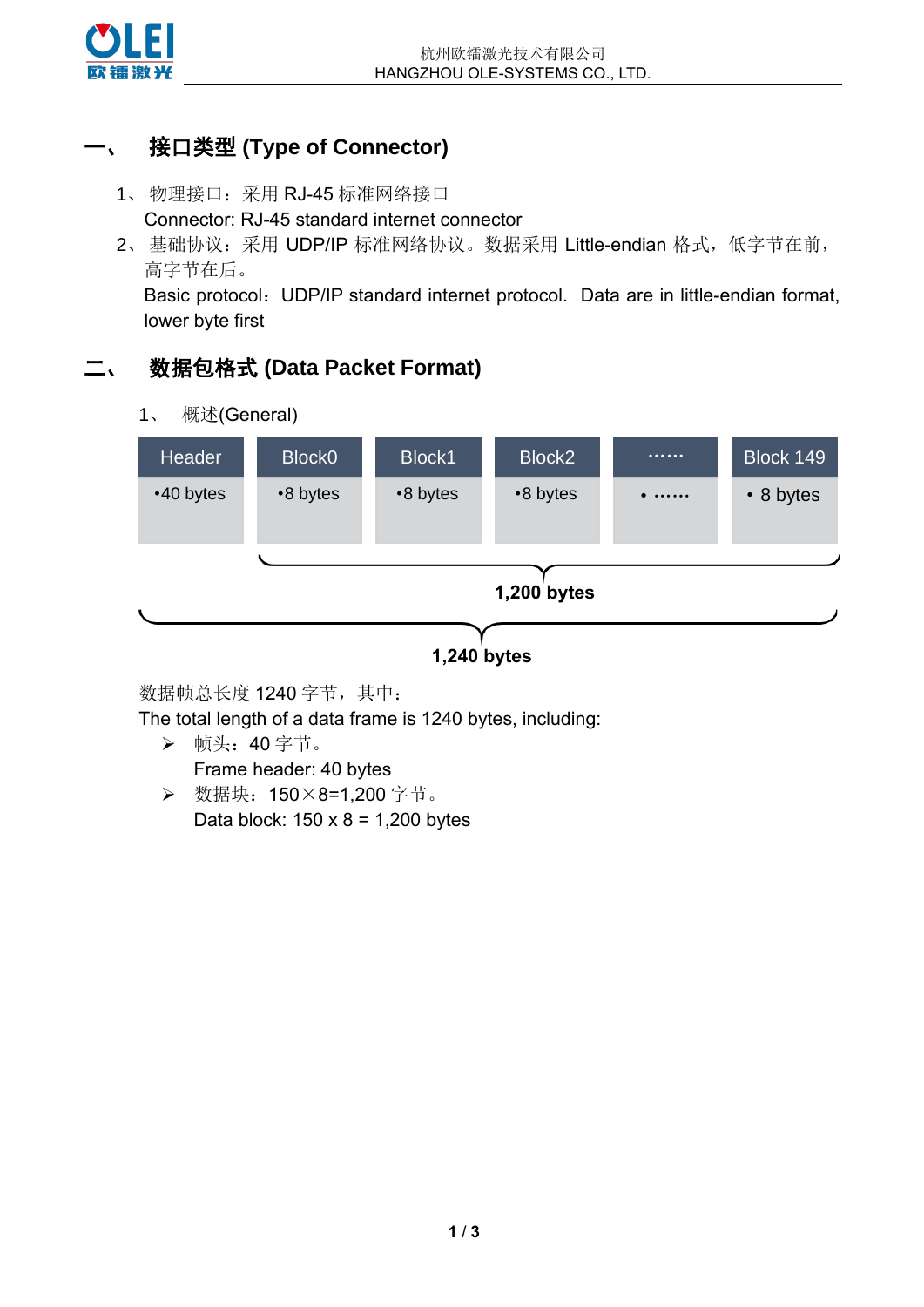

#### 2、 Header 定义(Definition of Frame Header)

<span id="page-3-0"></span>

| 偏移量            | 长度             | 说明                                                                                                                                                                                                                                                                                 |
|----------------|----------------|------------------------------------------------------------------------------------------------------------------------------------------------------------------------------------------------------------------------------------------------------------------------------------|
| Offset         | Length         | Description                                                                                                                                                                                                                                                                        |
| $\overline{0}$ | $\overline{4}$ | 标识符, 固定为 0xFEF0010F<br>ID, it is always 0xFEF0010F                                                                                                                                                                                                                                 |
| $\overline{4}$ | $\overline{2}$ | 协议版本, 当前为 0x0200<br>Protocol version code, the current code is 0x0200                                                                                                                                                                                                              |
| 6              | $\mathbf 1$    | 距离比例, 实际距离值=距离读数×距离比例(mm)<br>Distance scale, distance = readout data x distance scale                                                                                                                                                                                              |
| $\overline{7}$ | 3              | 品牌商代码,大写字母及数字表示,长度不足末尾补"\0"<br>Brand name code, use capital letters and digits. Using "\0" for missing code                                                                                                                                                                        |
| 10             | 12             | 销售型号字符串,字符串以"\0"结尾。<br>Commercial type code: ended with "\0"                                                                                                                                                                                                                       |
| 22             | $\overline{2}$ | 内部型号代码<br>Internal type code                                                                                                                                                                                                                                                       |
| 24             | $\overline{2}$ | 硬件版本<br><b>Hardware version</b>                                                                                                                                                                                                                                                    |
| 26             | $\overline{2}$ | 软件版本<br>Software version                                                                                                                                                                                                                                                           |
| 28             | $\overline{4}$ | 时间戳<br>当 NTP 选项为 OFF 时: 单位为 ms, 表示上电以后的毫秒数。<br>当 NTP 选项为 ON 时: 表示 NTP64 格式时间戳的小数部分。<br><b>Time stamp</b><br>When NTP is OFF: Unit ms. represents the number of milliseconds<br>after power-on<br>When NTP is ON: Represents the fractional part of a timestamp in<br>NTP64 format. |
| 32             | $\overline{2}$ | Bit[14:0]: 转速<br>Bit[14:0]: Rotation rate<br>Bit15: 旋转方向(0: 顺时针, 1: 逆时针)<br>Bit15: Rotation direction(0: clockwise, 1: counter clockwise)                                                                                                                                          |
| 34             | 1              | 安全区状态, 与硬件输入/输出口状态相同<br>Safe zone status, same as the hardware INPUT/OUTPUT<br>BIT[3:0]: 同 OUTPUT[3:0], BIT[7:4]: 同 INPUT[3:0]<br>$BIT[3:0]$ : Same as OUTPUT $[3:0]$ ,<br>BIT[7:4]: Same as INPUT[3:0]                                                                            |
| 35             | $\mathbf{1}$   | 错误状态, 对应位为"1"表明有错误<br>Error status. A corresponding bit of "1" indicates an error<br>BIT0: 电机故障, BIT1: 电压异常, BIT2: 温度故障<br>BIT0: Motor fault, BIT1: Abnormal voltage,<br>BIT2: Temperature fault                                                                                   |
| 36             | $\overline{4}$ | 当 NTP 选项为 OFF 时: 保留<br><b>When NTP is OFF: Reserved</b><br>当 NTP 选项为 ON 时: 表示 NTP64 格式时间戳的整数部分。<br><b>When NTP is ON: Represents the integer part of a timestamp in</b><br>NTP64 format.                                                                                           |